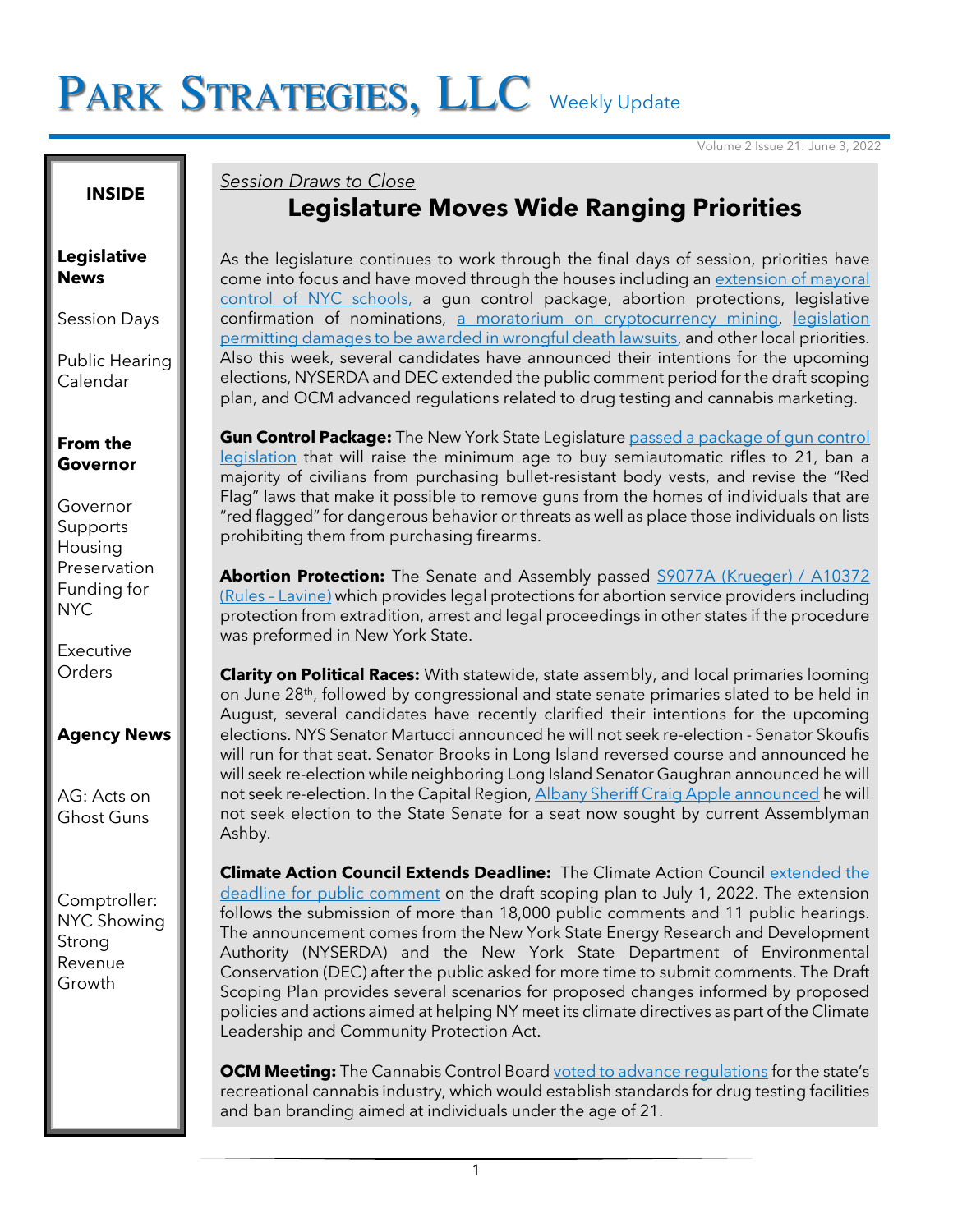# **PSLLC** Weekly Update Volume 2 Issue 21:

**PSLLC Notes:** Former NBA legend Amar'e Stoudemire stopped by our client Puff Co.'s booth at the "MJ Unpacked" event in New York City last week.



# **Legislative News**

#### **Legislative Activity**

The Legislature is scheduled to end session this week. As of Friday morning, 602 bills had passed either house this week. Of particular note the following bills passed both houses and will await the Governor's signature or veto:

~ [S4329 \(Breslin\) / A8617 \(Meeks\)](https://www.nysenate.gov/legislation/bills/2021/s4329) which authorizes life insurers to establish wellness programs in conjunction with the issuance of life insurance policies and provides for full or partial reimbursement for the cost of a device and associated subscription that can be used to track activity and/or biometric data as well as providing discounts on life insurance products and services intended to incent positive behavioral changes.

[~S9462 \(Kavanagh\) / A10494A \(Rules](https://www.nysenate.gov/legislation/bills/2021/s9462) – Cymbrowitz) establishes the special joint legislative commission on affordable housing to make recommendations to legislature on how to preserve and maintain existing affordable housing.

#### **Public Hearings**

There are no upcoming public hearings scheduled at this time. The complete public hearing calendar can always be accessed [here.](https://www.nyassembly.gov/leg/?sh=hear)

## **From the Governor**

**Governor Hochul Supports Passage of Legislation Creating NYC Public Housing Preservation Trust**

Governor Hochul [issued a statement](https://www.governor.ny.gov/news/statement-governor-kathy-hochul-passage-legislation-creating-new-york-city-public-housing) in support of the passage of legislation to create a "NYC Public Housing Preservation Trust" which the Governor indicated has the potential to unlock additional federal funding for billions of dollars of renovations. The legislation also calls for increased resident feedback, with the power lying with residents to opt in or out of the program.

#### **Executive Orders:**

As expected, the *"Statewide Disaster Emergency Due to Healthcare Staffing Shortages [\(EO 4.9\)](https://www.governor.ny.gov/executive-order/no-49-continuing-declaration-statewide-disaster-emergency-due-healthcare-staffing)"* was extended prior to expiring on May 30, no new statewide Executive Orders were issued this week.